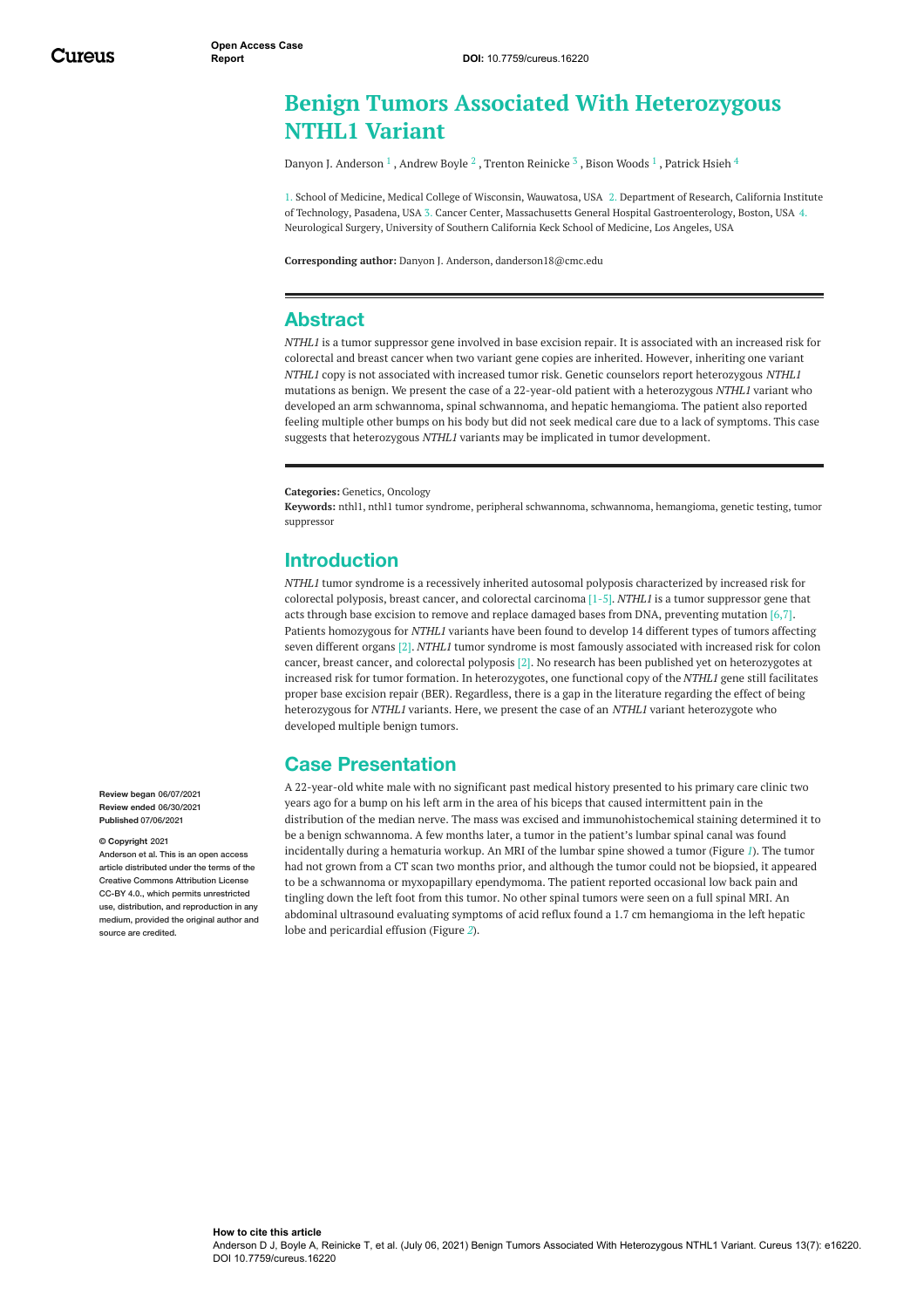<span id="page-1-0"></span>

### **FIGURE 1: Possible schwannoma.**

A redemonstration of a 1.1 cm intradural extramedullary lesion at the L2-3 level within the left aspect of the thecal sac lesions in the adjacent cauda equina nerve roots favored to represent a schwannoma. This does not appear appreciably changed in size or appearance over the last year.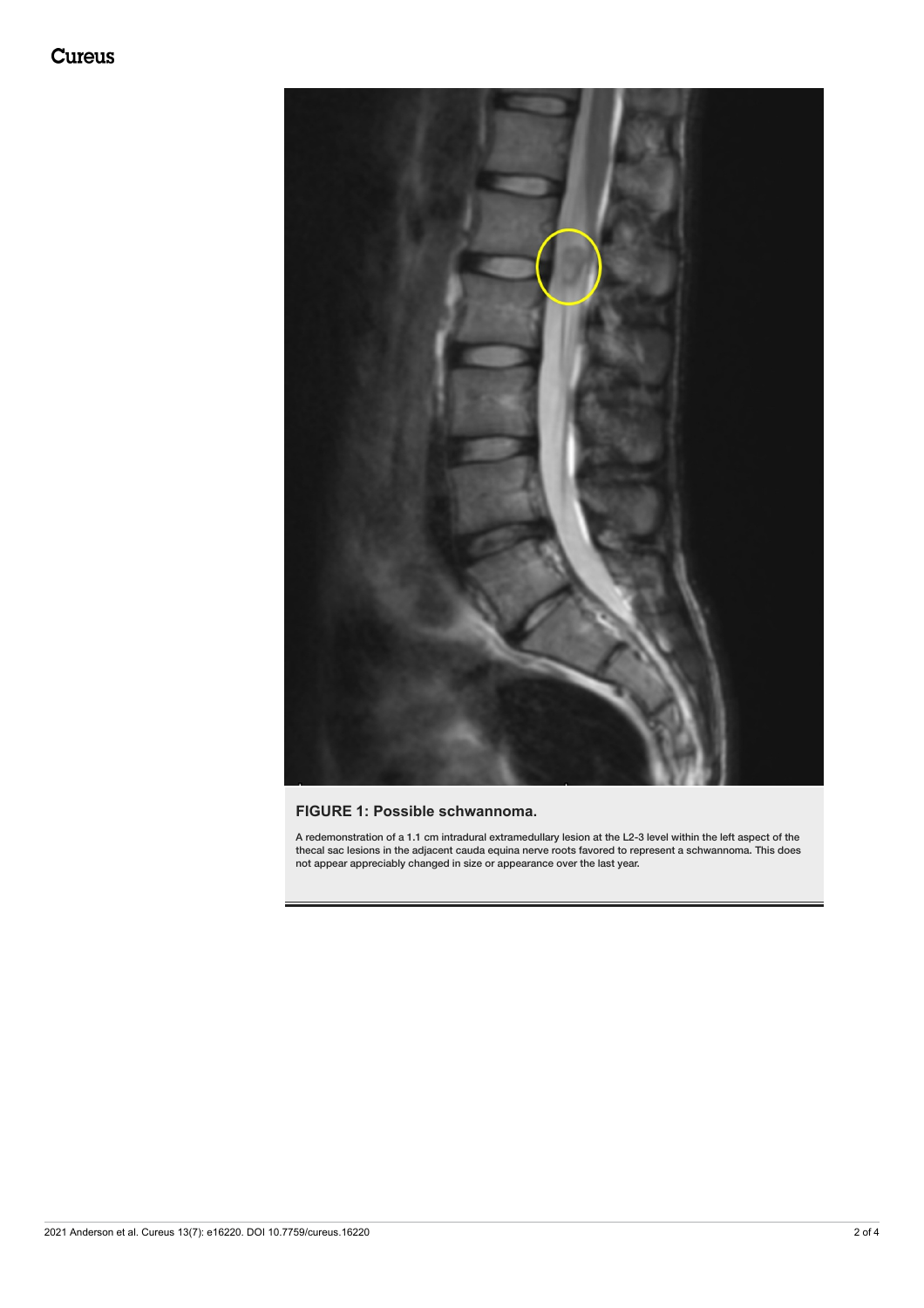<span id="page-2-0"></span>

#### **FIGURE 2: Hepatic hemangioma.**

A small 1.7 cm echogenic focus in the peripheral aspect of the left hepatic lobe, most compatible with an incidental hemangioma.

At this point, the patient sought care to determine the cause of his tumors through genetic testing at the City of Hope. An *NTHL1* heterozygous variant was found. Tests were negative for variants in 86 other genes associated with cancer or tumors. At present, the patient reports feeling more bumps on his body but has not sought care due to a lack of symptoms.

## **Discussion**

DNA repair mechanisms are essential for maintaining efficiency and safety involved with genomic stability and proper cellular division. It is estimated that 30,000 damaged base lesions are repaired each day per cell by the BER pathway [8]. DNA glycosylases such as *NTHL1*, a bifunctional glycosylase, play a significant role in the BER pathway and act as the first line of defense to prevent genomic mutations caused by various environmental carcinogens such as mutagenic chemicals and distinct types of radiation [9]. Deficits in DNA damage repair pathways like BER are associated with the development of cancer, as well as a range of genetically inherited disorders, notably, *NTHL1*-associated polyposis (NAP)[4,8]. NAP is an autosomal recessive tumor syndrome characterized by aberrant functioning of the NTHL1 protein involved in DNA damage repair and is associated with a heightened risk for the development of colorectal cancer, breast cancer, and colorectal polyposis [1-5]. To our knowledge, the clinical diagnosis of the manifestation of multiple tumors due to having one mutant copy of *NTHL1* is not described in the literature.

This patient developed a schwannoma in his upper arm, a likely schwannoma in his lumbar spinal canal, a hemangioma in his liver, a pericardial effusion, and other bumps for which he did not seek care. It is natural to suspect that there is an underlying genetic cause for his tumors. He tested negative for variants in 86 of the most common tumor-associated genes and positive for a heterozygous variant in *NTHL1*. It is possible that this is the first published case of a benign tumor syndrome associated with a heterozygous *NTHL1* mutation. As *NTHL1* is a tumor suppressor gene, inheriting one defective copy would appear to increase the risk of developing tumors through sporadic loss of function of the other copy.

If these tumors did not result from his *NTHL1* mutation, it begs the question, what is the cause of these tumors if the other 86 tested genes involved in tumorigenesis were wild-type? Most nonidiopathic cases of three or more tumors in one patient are associated with a genetic cause  $[10,11]$ . Rare cases of multiple tumors can be linked to carcinogens such as tobacco or smoking [12-14]. However, this patient is a nonsmoker, is only 24 years old, and has not had excessive exposure to any known carcinogens. So, if his tumors are not due to his heterozygous *NTHL1* variation, they are likely due to mutation in a gene that was not one of the 87 tested. This may also be a sporadic case.